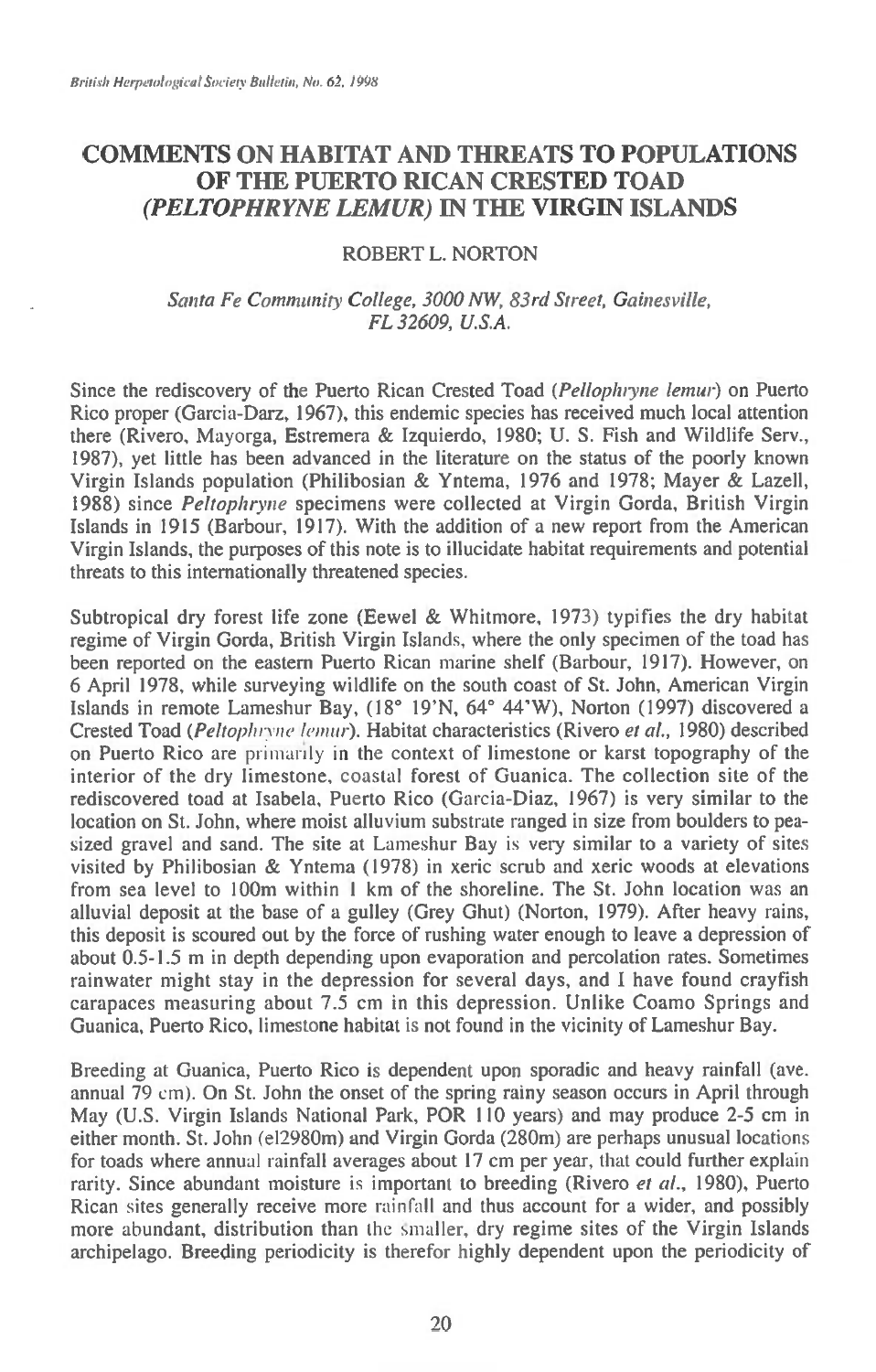heavy rainfall. In the Virgin Islands there is a bimodal peak of rainfall; April-May and September-October. During nonbreeding periods, toads may migrate to areas of cover such as under edges of large boulders, rock, or fallen trees near guts where some measure of moisture may persist.

The occurrence of such a vulnerable creature as this toad was incredulous to me because of the common presence of the Small Indian Mongoose *(Herpestes auropunctatus)* on St. John, particularly near VIERS (the College of the Virgin Islands Ecological Research Station). Indeed, Schmidt (1928) suggested the mongoose was responsible for the scarcity of the toad on Puerto Rico and that the haphazard distribution of the native *"Bufo"* among the Virgin Islands was a process of extinctions. A similar disjunct population of Virgin Islands Boa *(Epicrates monensis granti)* on St. John has also been attributed in part to the presence of mongoose (Nellis, Norton & McLean, 1983).

Population numbers of the Crested Toad on St. John may be limited by the same factors as those affecting the Puerto Rican population with the possible addition of two unreported factors. When ground water reaches the surface in deep gulleys upslope of Lameshur and Fish Bays *(pers. observ.),* pools of fresh water often harbour fairly large native crayfish. These predatory crustaceans probably achieve their rapid growth on a supplement of *Peltopluyne* eggs, tadpoles, and toadlets. While I have observed tadpoles in such situations, I was unaware that they may have been anything other than *Eleutherodactylus* sp.

Another unreported threat to populations, at least in the Virgin Islands, is sand and gravel mining. Sites such as the one at Lameshur Bay are on Cb type soils (cobble gravel) of alluvial fans (Rivero *et al.* 1970). Colour ranges from very dark grayish brown to dark yellowish brown, sometimes reddish. Thus, the soil colour can select for cryptozoic appearance in Crested Toads. The threat for toads may be the value of the soil type since it has poor workability and drains rapidly (Rivero *et al. 1970).* This type of soil is easily recovered for building purposes and represents an unregulated source of building material. "Gut gravel and sand" was the first material of choice in small villages located near large stream beds and ocean outfalls of Tortola, B.V.I. (S.A. Bennerson, *pers. commun).* The depletion of gravel habitat on Virgin Gorda may be responsible for the reported extinction of that population since the British Virgin Islands have experienced rapid population and building growth *(pers. observ.).* 

## REFERENCES

- Barbour, T. (1917). Notes on the herpetology of the Virgin Islands. *Proc. Biol. Soc. Wash.,* Vol. 30: 97-105.
- Ewel, J.J. & Whitmore, J.L., (1973). *The ecological life zones of Puerto Rico and the U.S. Virgin Islands.* Forest Service Res. Paper ITF-18 72 pp.
- Garcia-Diaz, M. (1967). Rediscovery of *Bufo lemur* (Cope) and additional records of reptiles from Puerto Rico. *Stahlia* 10, 1-6.
- MacLean, W.P. (1982). *Reptiles and amphibians of the Virgin Islands.* London: Macmillan Caribbean.
- Mayer, G. & Lazell, J. (1988). Distributional records for reptiles and amphibians from Puerto Rican Bank. *Herp Review* **19,** 23-24.
- Nellis, D. W., Norton, R. L. & MacLean, W.P. (1983). On the biogeography of the Virgin Islands boa, *Epicrates monensis granti. Journal of Herpetology* **17,** 413-417.
- Norton, R. L. (1979). New records of birds for the Virgin Islands. *American Birds* 33, 145-146.